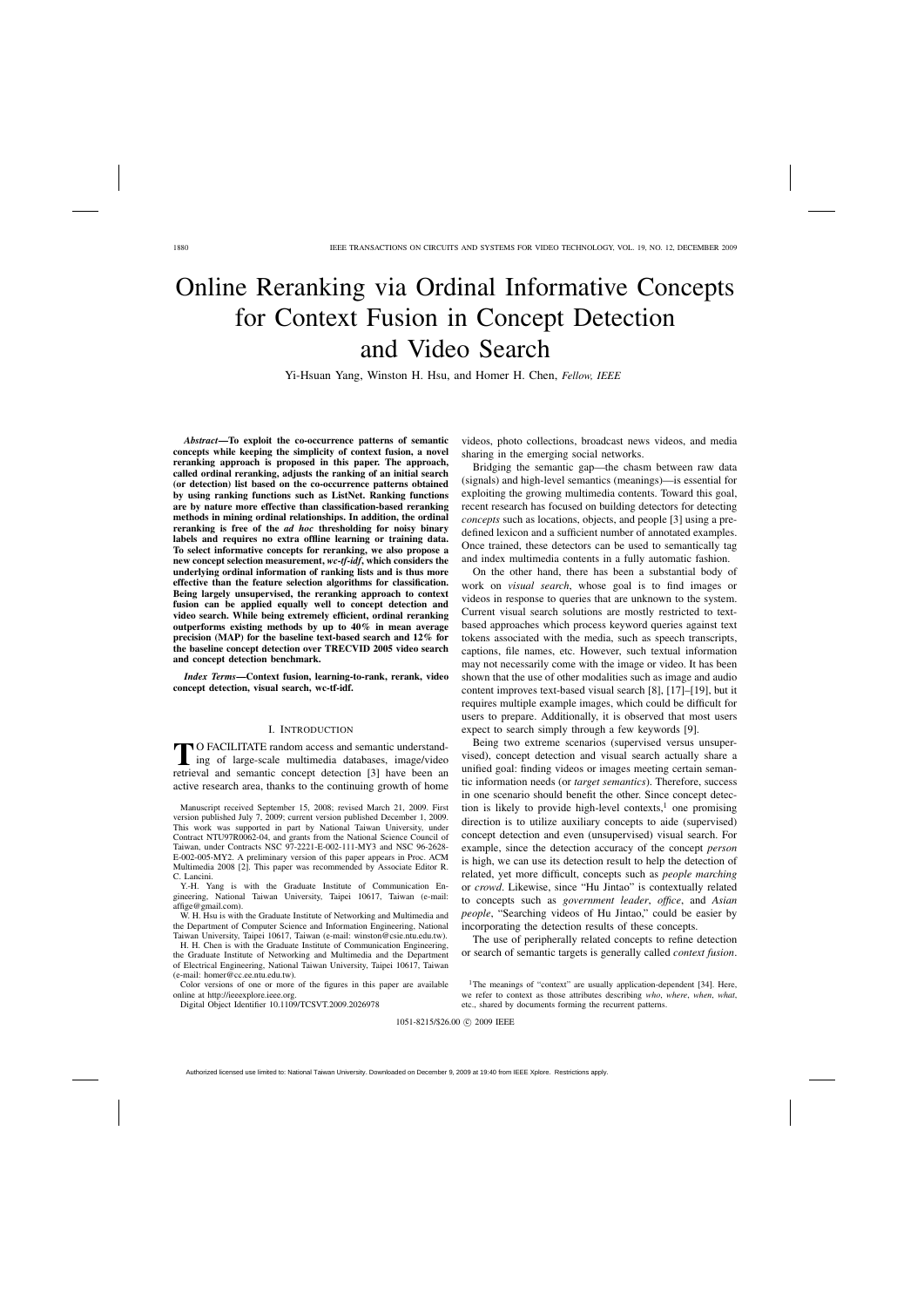

Fig. 1. Architecture of the proposed ordinal reranking framework for context fusion, with applications to video search and concept detection. The initial result from a text-only search model or a pre-trained concept detector is taken as an approximation of the target semantics. A ranking algorithm is then employed to mine the co-occurrence patterns of extracted features (i.e., concept detection scores [4]) to rerank the initial result.

It was first explored in prior work for concept detection [15]–[18] and then extended to video search under a *reranking* framework [5]–[7], which aims to leverage the co-occurrence patterns between target semantics and extracted features (highlevel concept detectors or low-level visual features) to refine (by reordering) the result of an initial text-based search. A typical approach, referred to as *classification-based reranking* [7] in this paper, takes the higher rank and lower rank results of a baseline system as pseudopositive and pseudonegative examples to train a discriminative model and regards the normalized classification score for each object in the initial list as its reranked score. Since reranking is largely unsupervised, it can be applied equally well to context fusion in both concept detection and video search tasks. Salient performance gain over baseline methods has been reported in [7]. In addition, the simplicity of the keywordbased search paradigm is maintained under the reranking framework.

Though the classification-based reranking method has the advantage that existing classification methodologies can be directly applied, it is not free of problems. First, the formulation of learning as a minimization of classification errors neglects the underlying ordinal information of the initial list. Second, the classification-based reranking resorts to an *ad hoc* mechanism for determining the threshold for noisy binary labels. In addition, determining the pools of the pseudopositive and pseudonegative sets, which is vital to the system performance, is not straightforward.

In this paper, to exploit contextual information for concept detection and visual search, we propose a novel reranking method, called *ordinal reranking*, that employs ranking algorithms such as RankSVM [11] and ListNet [20] to learn the co-occurrence patterns between target semantics and features extracted from the initial list. Since the objective function is to minimize errors in object ranking, ordinal reranking is more effective and efficient for mining ordering information and free of the *ad hoc* thresholding problem.

Fig. 1 gives an illustrative example. A baseline model, which can be a text-based search model or a pre-trained concept detector, retrieves video shots (basic video retrieval units) that match the target semantics "Find shots of boats." Besides false positives (e.g., images with an anchorperson or crowds), there are still certain relevant shots ranked low due to the semantic gap or the lack of associated keyword annotations. From the noisy initial ranked list, ordinal reranking mines the co-occurrence patterns and identifies "ocean" and "outdoor" as the relevant concepts. Reranking is then made by reordering the shots with high search scores linearly fused by these relevant concepts.

We further investigate concept selection methods that automatically select informative concepts for reranking in an unsupervised fashion. Considering visual objects (video shots or images) as documents and concepts as visual terms, we improve the c-tf-idf (concept tf-idf<sup>2</sup>) measurement  $[10]$ by incorporating the ordinal information provided by the initial list. The new measurement, weighted c-tf-idf (wctf-idf), has promising performance and further improves reranking.

Besides being extremely efficient, ordinal reranking outperforms existing reranking methods and improves up to 40% in mean average precision  $(MAP)^3$  for the baseline text-based search and 12% for the baseline concept detection, when evaluated on the TRECVID 2005 video search and concept detection benchmark [1].

In summary, the primary contributions of the paper include the following.

- 1) To our best knowledge, the proposed ordinal reranking method represents one of the first attempts that utilize ranking algorithms for reranking (Section IV). Because the underlying ordinal information is better exploited, ordinal reranking outperforms existing reranking methods in both effectiveness and efficiency.
- 2) As far as we know no feature selection measure has been designed specifically for reranking. We adapt the famous tf-idf measurement to the reranking framework by taking the ordering of the objects into account (Section V).
- 3) An extensive performance study including comparisons to existing reranking methods, parameter sensitivity test, and analysis of the result of concept selection, is conducted (Section VI).

# II. Related Work

As shown in Table I, context fusion approaches can be categorized into "offline" and "online" methods. Offline methods use annotations of training data to discover the contextual information, while online methods approximate the initial result of a baseline system as pseudoground truth to further rerank the initial result. Below we briefly review some existing methods.

<sup>2</sup>"tf-idf" stands for term-frequency inverse-document-frequency [14].

<sup>3</sup>MAP: mean average precision, a performance metric used in TRECVID for concept detection and search [1].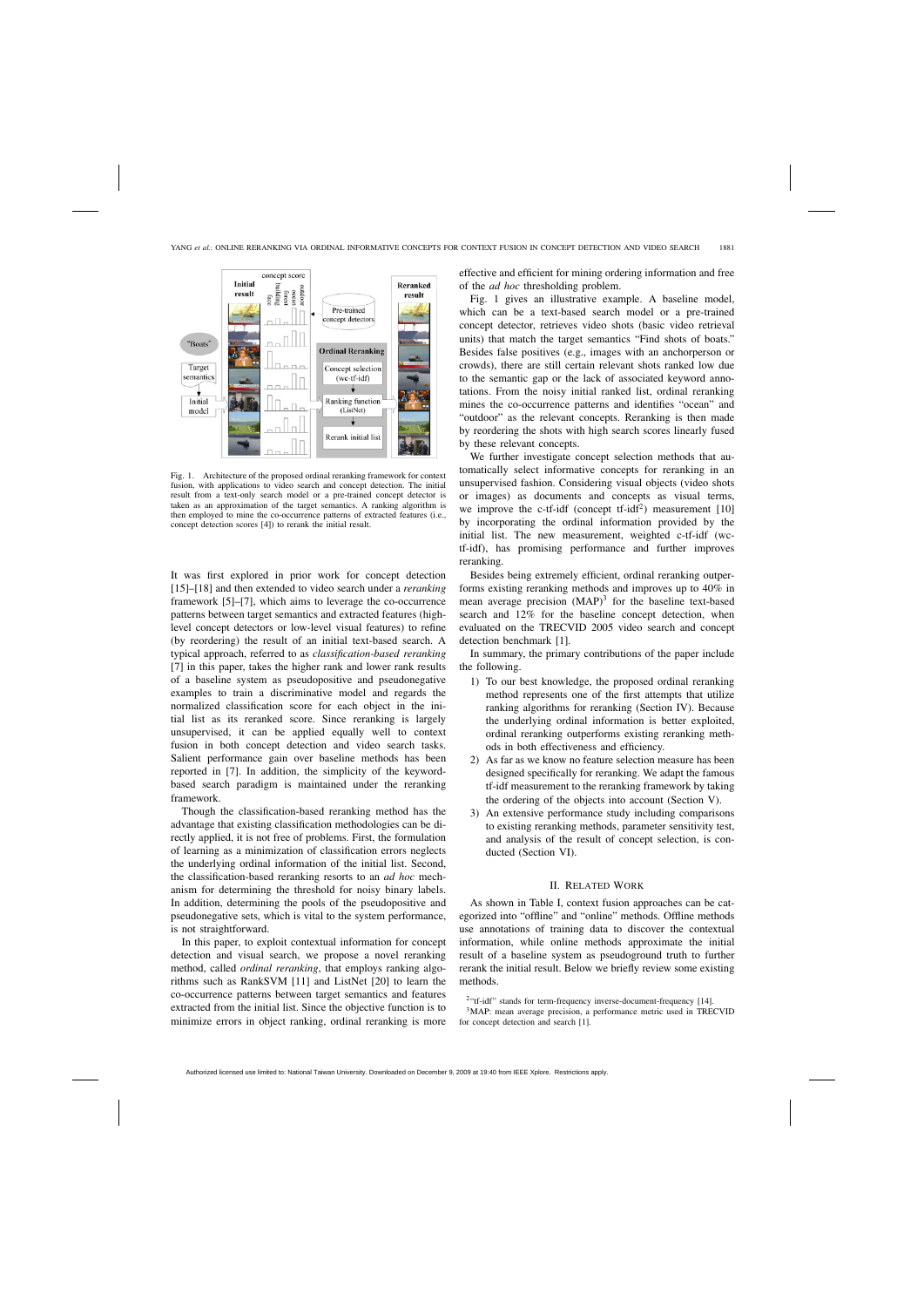Comparison of Context Fusion Approaches

|                   | Offline (Supervised)                                                                         | Online (Unsupervised)                                                                                    |                                                               |  |
|-------------------|----------------------------------------------------------------------------------------------|----------------------------------------------------------------------------------------------------------|---------------------------------------------------------------|--|
|                   |                                                                                              | Classification-based reranking                                                                           | Ordinal reranking                                             |  |
| Learning strategy | Using annotations of training data to discover<br>contextual information to rerank test data | Using initial result of a baseline system as pseudoground truth to<br>learn to rerank the initial result |                                                               |  |
|                   |                                                                                              | Higher rank (positive), lower rank (negative)                                                            | Maintaining ranking order                                     |  |
| Advantage         |                                                                                              | Unsupervised, comparable performance to<br>offline methods                                               | More effective and efficient in<br>mining ordinal information |  |
| <b>Drawback</b>   | Not applicable to image/video search                                                         | <i>Ad hoc</i> thresholding, losing ordinal informa-<br>tion                                              |                                                               |  |
| References        | [7], [15]–[17], [21]–[27]                                                                    | $[6]$ -[8], [19], [28]                                                                                   | This paper                                                    |  |

#### *A. Offline Context Fusion*

The context-based concept fusion approach has been explored in prior work for concept detection [15]–[17], [21]– [23]. The nature of concept detection makes it possible to discover related concepts through mining ground truth annotations for co-occurrences of concepts and training models. For example, the discriminative model fusion (DMF) method [21] generates a model vector based on the detection score of the individual detectors and trains a discriminative model to learn the contextual relationships, while the boosted conditional random field (BCRF) method [15] learns the contextual relationships by graph learning. In these early *offline* methods, the learning is fully supervised. Also, the learning requires explicit knowledge of the target semantics and ground truth labels to discover the contextual relationships. While this constraint is fine for concept detection where many labels are available, it is unclear how these methods can deal with the unsupervised conditions in search.

Work on using concept detectors for context fusion in search is relatively limited. Basic applications require methods of filtering out or boosting certain concept types depending on the type of query [24], [17], or investigating matches between query keywords and concept descriptions to find related concepts [7], [25]–[27]. However, deeper relationships to peripheral concepts are difficult to uncover, particularly in search, where the details of the target semantics are unknown to the system. Moreover, these relationships are often shaky, sometimes degrading search performance by uncovering relationships that are ill-suited for video retrieval [7]. As a result, it is still considered more feasible to uncover the visual co-occurrence of related concepts from the target semantics directly instead of the less meaningful lexical relationships.

#### *B. Online Classification-Based Reranking*

In view of the lack of supervision for visual search, online methods approximate the initial result of a baseline system as *pseudoground truth* to learn the contextual patterns. Rooted in pseudorelevance feedback for text search [8], [19], [28], online classification-based reranking leverages features that can potentially discriminate between higher rank and lower rank images in the initial result to determine a new ordering of the images without resorting to any offline learning or extra training data. In [5] and [6], the reranking framework is applied to low-level features such as text token frequencies,

grid color moments, and image textures in a statistical manner. Authors of [7] explore the use of discriminative classifiers on a large concept lexicon [1] composed of 374 high-level concepts. The pseudopositive and pseudonegative examples are used to train a support vector machine (SVM), and the classification margin for an object is regarded as its reranked score. As shown in [7], the performance of classification-based reranking is comparable to that of supervised methods such as BCRF [15] and DMF [21]. Evaluated on TRECVID 2005, it improves the concept detection baseline from MAP 0.399 to 0.427 (a 7.0% relative improvement) and the search baseline "text-okapi" from 0.087 to 0.112 (28.7%).

However, as mentioned in Section I, classification-based reranking formulates ranking as a classification problem and thus neglects the underlying ordinal information of the ranked list. In addition, the classification approach requires an *ad hoc* mechanism to determine the threshold for noisy binary labels. To remedy such pitfalls, the proposed ordinal reranking incorporates ranking algorithms into the reranking framework to mine the co-occurrence patterns.

#### III. Ranking Algorithms

In this section, we first introduce the *learning-to-rank* task and two famous ranking algorithms, RankSVM and ListNet, and then compare learning-to-rank and reranking.

#### *A. Learning-to-Rank*

Any system that presents ordered results to a user is performing a ranking. A common example is the ranking of search results from the search engine (e.g., Google). A ranking algorithm assigns a relevance score to each object, and ranks the object by the score. The ranking order represents the relevance of objects with respect to the query. In the literature, the task of training a ranking model which can precisely predict the relevance scores of test data is commonly referred to as learning-to-rank, which has received great interests from academia and industry  $[11]$ – $[13]$ ,  $[31]$ .

For learning-to-rank, a query is associated with a list of training data  $D = (d_1, d_2, \ldots, d_N)$ , where *N* denotes the size of training data and  $d_i$  denotes the *j*th object, and a list of manually annotated relevance scores  $Y =$  $(y_1, y_2, \ldots, y_N)$ , where  $y_i \in [0, 1]$  denotes the relevance score of *dj* with respect to the query. Furthermore, for each object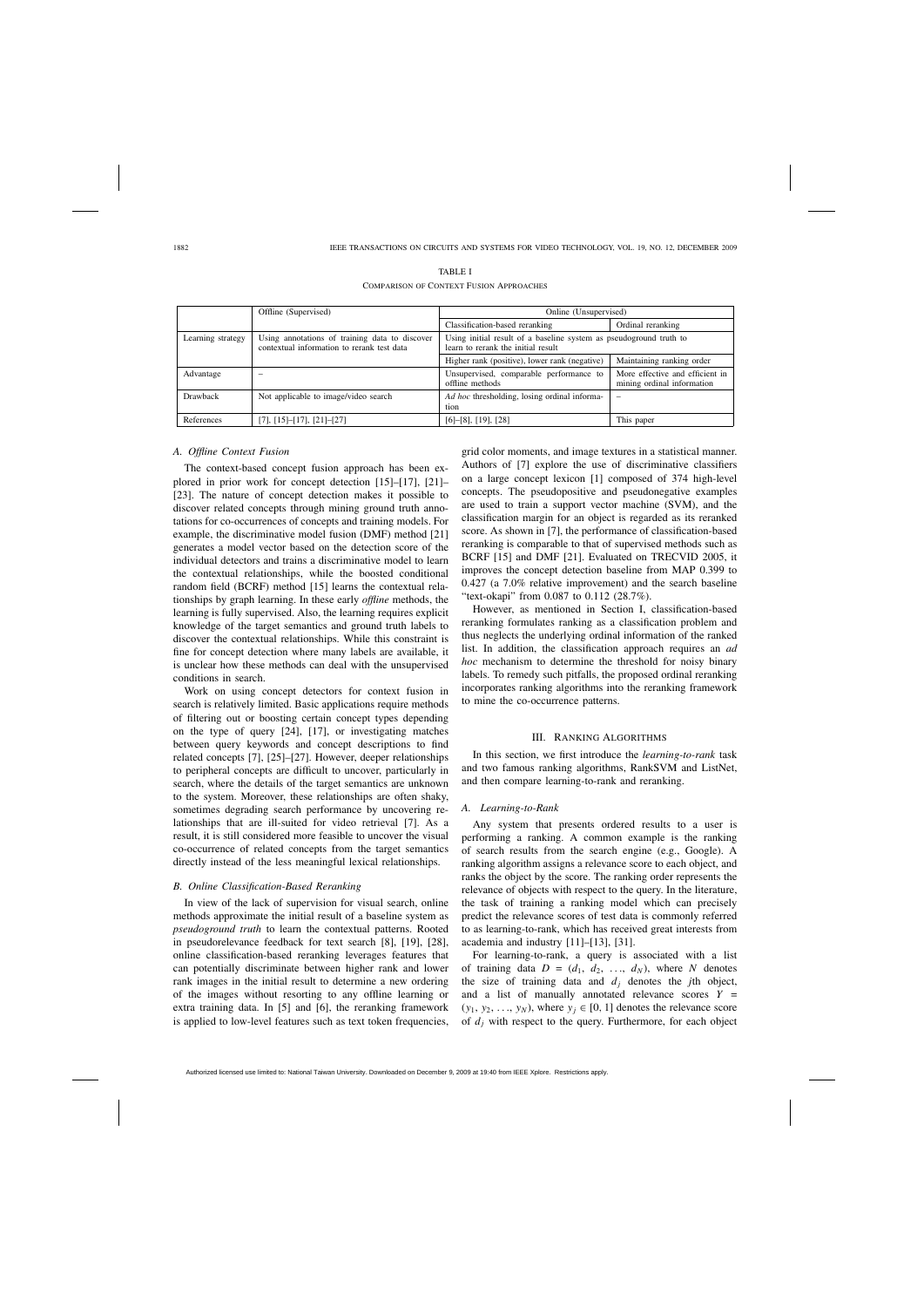$d_i$  a feature vector  $X_i = (X_{i1}, X_{i2}, \ldots, X_{iM})$  is extracted, where *M* is the dimension of the feature space. The purpose of learning-to-rank is to train a ranking model  $f(\cdot)$  that accurately predicts the relevance score of test data by leveraging the co-occurrence patterns between **X** and *Y*. More specifically, for the training set *D* we obtain a list of predicted relevance score  $Z = (z_1, z_2, \ldots, z_N) = (f(X_1), f(X_2), \ldots, f(X_N))$ . The objective of learning is to minimize the total loss *L*(*Y, Z*), where *L* is a loss function for ranking.

Many existing ranking algorithms take object pairs as instance in learning. These *pairwise* approaches formulate the learning task as classification of object pairs into two categories (correctly ranked and incorrectly ranked) and train classification models for ranking. The use of SVM, boosting, or neural network as the classification model leads to the methods RankSVM [11], RankBoost [29], and RankNet [30]. Though the pairwise approach offers advantages, it ignores the fact that ranking is a prediction task on a list of objects. In addition, the pairwise approach is time-consuming as the operation on every possible pair is of  $O(N^2)$  complexity.

The listwise approach *ListNet* proposed in [20] conquers these shortcomings by using score lists directly as learning instances and minimizing the listwise loss between the initial list and the reranked list. In this way, the optimization is performed directly on the list, and the computational cost can be reduced to  $O(N)$ , making online reranking applications possible. Our experiment (described later in Section VI) shows ListNet is surprisingly efficient and even outperforms the well known pairwise approach RankSVM.

More specifically, to define a listwise loss function, authors of [20] first employs *top-one probability* to transform a list of ranking scores into a probability distribution. Given the scores of all the objects, the top-one probability  $P(y_i)$  of an object  $d_i$  represents the probability of  $d_i$  being ranked on the top

$$
P(y_j) = \frac{\Phi(y_j)}{\sum_{n=1}^{N} \Phi(y_n)} = \frac{\exp(y_j)}{\sum_{n=1}^{N} \exp(y_n)}
$$
(1)

where  $\Phi(\cdot)$  is an increasing and strictly positive function such as the exponential function [20]. Since the list of scores is modeled as a probabilistic distribution, a metric such as the cross entropy can be used to measure the distance (listwise loss) between the original score list and the predicted one

$$
L(Y, Z) = -\sum_{j=1}^{N} P(y_j) \log(P(z_j)).
$$
 (2)

In [20], a linear neural network model is employed as the ranking model, predicting the ranking score in the form of a linear weighted sum

$$
z_j = f(X_j) = \langle W, X_j \rangle \tag{3}
$$

where  $\langle \cdot, \cdot \rangle$  denotes inner product and  $W = (w_1, w_2, \dots, w_M)$  is a weighting vector. To minimize (2), we can derive its gradient with respect to *W* as

$$
\Delta W = \frac{\partial L(Y, Z)}{\partial W} = \sum_{j=1}^{N} (P(z_j) - P(y_j)) X_j \tag{4}
$$

and then use the gradient descent procedure to update *W* at a learning rate *η*

$$
W \leftarrow W - \eta \times \Delta W \tag{5}
$$

where *W* is initially set to zero. The learning process terminates when the change in *W* is less than a convergent threshold *δ*. The values of *η* and *δ* are determined empirically, and a parameter sensitivity test over them is presented in Section VI-B.4.

# *B. Learning-to-Rank Versus Reranking*

Reranking and learning-to-rank differ in a number of aspects. First, while learning-to-rank requires a great amount of supervision, reranking takes an unsupervised fashion and requires no ground truth from the initial concept detection or search results. The online training set *D* is made up of the objects of the initial results. The associated relevance scores assigned by the baseline method are taken directly as the *pseudo ground truth Y*. No manual labeling, extra training data or offline learning is needed. Second, for learning-to-rank the ranking algorithm  $f(.)$  is trained in advance (the training data can consist of multiple queries) to predict the relevance scores for arbitrary queries, while for reranking  $f(\cdot)$  is trained at runtime by cross validation (described later) specifically for each query.

As described in Section II, existing approaches mine the co-occurrence patterns via statistical [5], [6] or classification [7], [19], [28] methods. Despite that both learning-to-rank and reranking explore ordinal information, little effort has been made to incorporate ranking algorithms into the online reranking framework. To our best knowledge, this paper represents one of such attempts.

#### IV. Ordinal Reranking

The input to ordinal reranking is a list of objects *D* and the corresponding relevance scores *Y* assigned by a baseline model (for either search or concept detection). We assume that feature extractions (e.g., concept detections) for each visual object are computed in advance. For these *N* objects in *D*, the corresponding *M*-dimensional features can form an  $N \times M$  feature matrix **X**. A concept score is a real value in [0, 1] that indicates the confidence of existence of the specific concept. The major steps of ordinal reranking are as follows (also illustrated in Fig. 1).

- 1) *Concept Selection:* Select informative concepts via a concept selection method (cf. Section V) to reduce the feature dimension to *M* .
- 2) Randomly partition the dataset into *F*-folds *D* =  $\{D^{(1)}, D^{(2)}, \ldots, D^{(F)}\}.$
- 3) *Employment of Ranking Algorithms:* Hold out one fold of data  $D^{(1)}$  as the test set and train the ranking algorithm  $f^{(i)}$  using the remaining data. Predict the new relevance scores  $Z^{(i)}$  of the test set  $D^{(i)}$ . Repeat until each fold is held out for testing once. The predicted scores of different folds of objects are then combined to form the new list of scores  $Z = \{Z^{(1)}, Z^{(2)}\}, \ldots, Z^{(F)}\}.$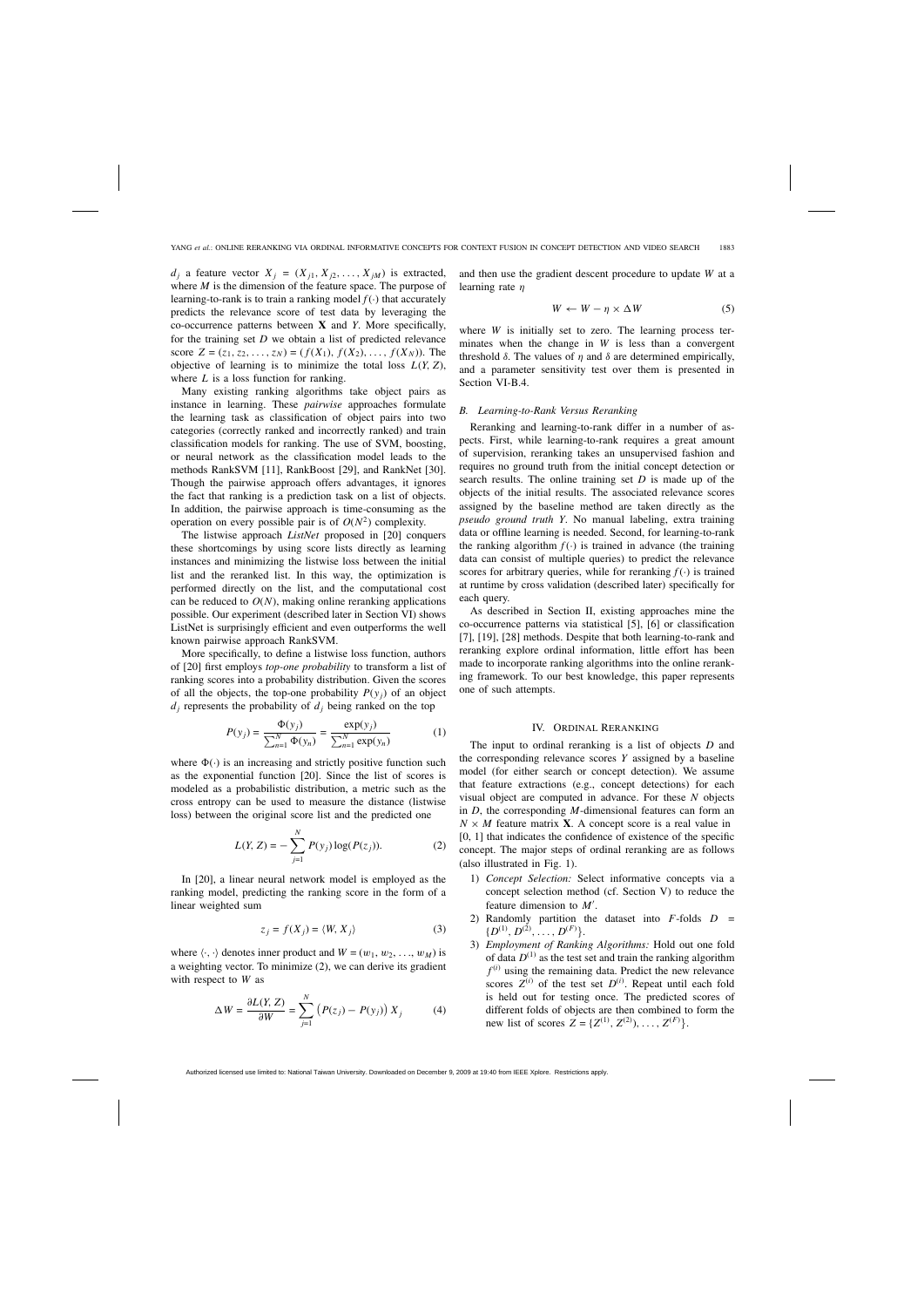4) *Rank Aggregation:* After normalization, the initial score  $y_i$  and new score  $z_i$  (for object  $d_i$ ) are fused to produce a merged score  $s_i$  by taking a weighted average as follows:

$$
s_j = (1 - \alpha)y_j + \alpha z_j \tag{6}
$$

where  $\alpha \in [0, 1]$  denotes a fusion weight on the initial and reranked scores;  $\alpha = 1$  means totally reranked.

5) *Rerank:* Sort the fused scores to output a new ranked list for the target semantics.

In this paper, we focus on leveraging hundreds of pretrained concept detectors for context fusion. Therefore, we use concept scores to form the feature space and apply concept selection methods to select informative concepts. In practice, thanks to the generality of the ordinal reranking approach, we can also utilize contextual cues other than high-level concept scores such as low-level visual features, time stamps, geo-tags, etc. For example, in [2] we use visual words [35] and geo-tags as the contextual cues for reranking the result of a consumer photo search system.

To accommodate the supervised ranking algorithms to the unsupervised environment of reranking, we employ the *F*fold cross validation technique [7] to partition the dataset, and train *F* ranking algorithms with different folds of data held out as the test set. Though the new scores *Z* are not assigned by a unified ranking algorithm, the nature of cross validation ensures that  $F-2$  folds of data are commonly used in the training of two different ranking algorithms.

A ranking algorithm predicts the relevance scores of objects by exploiting the co-occurrence patterns learnt from the training data. We then use (6) for rank aggregation of the initial relevance scores and the newly predicted scores. Such a linear fusion model, though simple, has been shown adequate to fuse visual and text modalities in video retrieval and concept detection [17], [18]. The fusion weight  $\alpha$  controls the degree of context fusion and may be influential to the reranked result. In our experiments described in Section VI.*B*.*4*, variant fusion weights are tested experimentally.

#### V. Concept Selection

We further investigate concept selection methods to remove irrelevant or redundant features and thus enhance accuracy. We improve the concept tf-idf (c-tf-idf) proposed in [10] by incorporating the ordinal information of the initial list and emphasizing the contribution of higher rank objects. We first briefly review the existing feature selection methods and then describe the proposed *weighted c-tf-idf* (wc-tf-idf).

As reported in [10] and [7], the performance of a video search model can degenerate significantly as the feature dimension increases arbitrarily. However, the feature selection methods used in most existing ranking models are originally designed for classification rather than for ranking. Applying these selection methods may be problematic due to the distinct problem definition and objective function between classification and ranking. There has been rare method of feature selection specifically proposed for ranking, leaving the work on feature selection for ranking a still unsolved problem [31]. One exception is proposed in [32], where feature selection is formulated as an optimization problem and the evaluation measures in ranking are utilized to measure feature importance. However, the feature selection method needs ground truth data and thus is inapplicable to online reranking.

A promising solution is the totally unsupervised c-tfidf measurement proposed in [10]. As the name implies, c-tf-idf is adapted from the best known term-informativeness measurement tf-idf [14]. Viewing visual objects as documents and concept scores as visual term frequencies, we construct a document–concept occurrence table from a list of visual objects and the associated concept scores, and define the c-tf-idf of concept *c* in a query *q* as follows:

c-tf-idf(c, q) = 
$$
freq(c, q) \log \left( \frac{T}{freq(c)} \right)
$$
,  $c \in C$  (7)

where  $freq(c, q) = \sum_{j=1}^{N} X_{jc}$  is the occurrence frequency of  $c$  in the initial reranked list,  $X_{ic}$  is the concept score of  $c$ in  $d_i$  (estimated by a pre-trained concept detector),  $N$  is the length of the initial list, and *C* denotes the concept set. The denominator  $freq(c) = \sum_{j=1}^{T} X_{jc}$  is the occurrence frequency of  $c$  in the whole corpus.  $\ddot{T}$  is the size of corpus, and typically  $T \gg N$  because the initial list is a subset of objects that are considered relevant. The intuition of (7) is that the relevance of a concept increases proportionally to the frequency it appears in the return list of a query, but is offset by the frequency of the concept in the entire corpus to filter out common concepts (such as *face* and *indoor*). In this way, c-tf-idf offers a good combination between popularity (idf) and specificity (tf) [14].

However, because c-tf-idf considers each object in the initial list as equally relevant to the target semantics, the underlying ordinal information is totally neglected. Since the higher rank objects are more relevant to the target semantics, they should be weighted more than the lower rank ones. To this end, we propose to utilize the initial relevance scores to weight the concept score of each object as follows:

$$
\text{wc-tf-idf}(c, q) = \sum_{j=1}^{N} y_j X_{jc} \log \left( \frac{T}{\sum_{j=1}^{T} X_{jc}} \right). \tag{8}
$$

After sorting wc-tf-idf $(c, q)$  in descending order, the top ranked concepts are selected to train the ranking algorithms. Note that wc-tf-idf is generic and applicable to other contextual cues such as low-level visual features.

# VI. Experimental Results

# *A. Experiment*

A series of experiments are conducted on the TRECVID 2005 (TV05) dataset to give a comprehensive evaluation of the proposed reranking framework.<sup>4</sup> The TV05 dataset

<sup>4&#</sup>x27;TRECVID' stands for TREC Video Retrieval Evaluation [1], the goal of which is to promote content-based video analysis and retrieval via open, metrics-based evaluation. The TRECVID dataset has been widely used as a benchmark for evaluating video search and concept detection methods. We use TRECVID 2005 here so that we can compare our method with others [6], [7].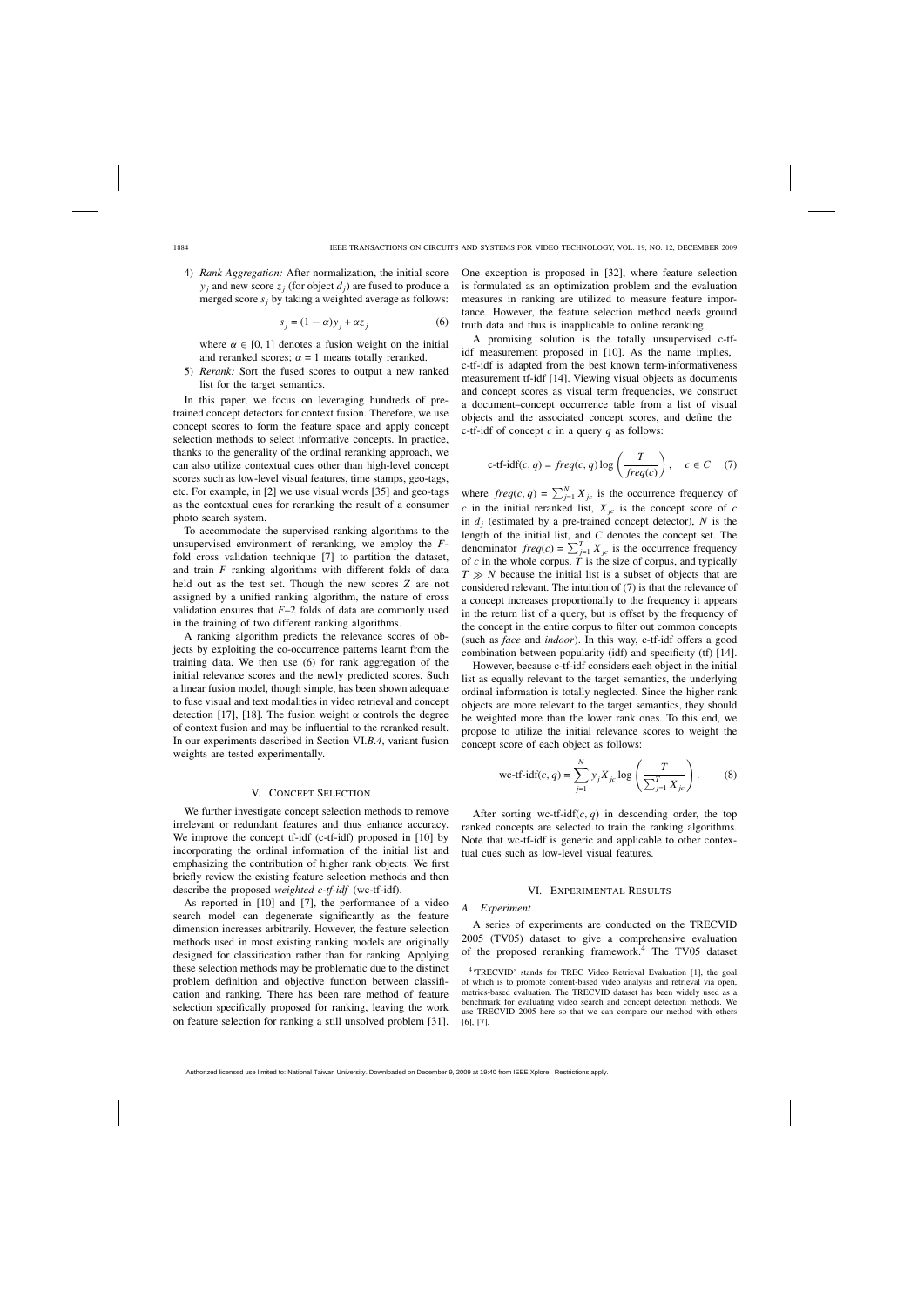#### TABLE II

Performance Comparison of Various Reranking Methods on the TRECVID 2005 Search Task Using ''Text-Okapi'' as the Baseline

| #              | Reranking Algorithm | <b>Feature Set</b> | <b>Feature Selection</b> | <b>MAP</b> | Improvement $(\% )$ | Time/Query      |
|----------------|---------------------|--------------------|--------------------------|------------|---------------------|-----------------|
|                | <b>Baseline</b>     | Text-only          |                          | 0.087      |                     |                 |
| $\overline{2}$ | IB $[6]$            | Low-level          |                          | 0.105      | 20.7                | 18 <sub>s</sub> |
| 3              | <b>SVM [7]</b>      | cp374              | Mutual information       | 0.112      | 28.7                | 17 <sub>s</sub> |
| $\overline{4}$ | RankSVM             | cp39               |                          | 0.103      | 18.4                | 1 <sub>h</sub>  |
| 5              | ListNet             | cp39               |                          | 0.113      | 30.0                | 0.2 s           |
| 6              | ListNet             | low-level          |                          | 0.105      | 20.7                | 0.9 s           |
| $\mathcal{I}$  | ListNet             | cp374              |                          | 0.116      | 33.3                | 1.4s            |
| 8              | ListNet             | cp374              | c-tf-idf                 | 0.118      | 35.6                | 0.4 s           |
| $\mathbf Q$    | ListNet             | cp374              | wc-tf-idf                | 0.121      | 40.0                | 0.4 s           |
|                |                     |                    |                          |            |                     |                 |

consists of 277 international broadcast news video programs and accumulates 170 h of videos from six channels in three languages (Arabic, English, and Chinese). The time span is from October 30 to December 1, 2004. The automatic speech recognition and machine translation transcripts are provided by the National Institute of Standards and Technology. The video data is segmented into shots and each shot is represented by a few keyframes (subshots). In the following experiments, we evaluate the performance at shot level in terms of average precision (AP), which approximates the area under a noninterpolated recall/precision curve. Since AP only shows the performance of a query, we use MAP, which is simply the mean of APs for multiple queries, to measure average performance over sets of different queries in the test data. See more explanations in [1].

We first apply the reranking approach to the search task, where 24 query topics are provided with ground truth annotations. Since TRECVID evaluates the search results over the top 1000 shots, we use the top 1300 subshots (which typically encompass the top 1000 shots) returned by the text-based search method "text-okapi" [6] for reranking.

We also apply ordinal reranking for the concept detection of the 39 LSCOM-Lite concepts [4] over a set sampled from the TV05 development data.<sup>5</sup> Since TRECVID evaluates the high-level concept detection results over the top 2000 shots, we use the top 2600 subshots returned by the baseline detection method from [17] for reranking. In a supervised fashion, the concept detection accuracy is generally much higher than that from the search baseline.

For feature representation, we adopt the detection scores of pre-trained concept detectors [4] for the LSCOM (cp374) and LSCOM-Lite (cp39) lexicons [17] to provide high-level semantics. The LSCOM concept lexicon is a set of 374 visual concepts which were annotated over an 80-h subset of the TRECVID data. The LSCOM-Lite lexicon is with 39 concepts and is an early version of LSCOM. Low-level visual features (low-level) including  $5 \times 5$  grid color moments and  $4 \times 6$  Gabor textures [6] are also included to compare against the high-level concept scores. Though they are primitive feature representations, prior work such as [6], [17] has shown their excellence in image retrieval and concept detection.

5Dataset available online: http://mpac.ee.ntu.edu.tw/˜yihsuan/reranking/.

The implementation of RankSVM is based on the software SVM<sup>light</sup> [33] with default parameters. ListNet is implemented in MATLAB. The programs are executed on a regular Intel Pentium server.

### *B. Reranking for Video Search*

1) *Comparison of Variant Reranking Methods and Feature Sets:* We first conduct experiments on TV05 video search task with variant reranking methods and feature sets without feature selection. Empirically, we set the fusion weight *α* to 0.5 for simplicity and use fivefold cross validation to conduct reranking. The learning rate *η* and convergent threshold *δ* for ListNet are empirically set to 0.005 and 1e−4, respectively (parameter sensitivity tests are presented later). While the MAP of the text-based search baseline "text-okapi" is 0.087, existing methods [6], [7] improve the MAP to 0.105 and 0.112 respectively, as shown in the second and third rows of Table II. Note that [6] uses low-level visual features without feature selection, whereas [7] utilizes mutual information to select the 75 most informative concepts among cp374 for reranking.

We first compare the performance of ordinal reranking with different ranking algorithms, namely, RankSVM and ListNet. As shown in the fourth row of Table II, RankSVM is extremely time-consuming and thus get abandoned in the following experiments. On the contrary, thanks to the linear kernel, ListNet is surprisingly efficient and takes less than one second to rerank a single query. The efficiency of ListNet makes it superior to the method described in [6], which needs a clustering process, and to the method described in [7], which uses non-linear optimization and *ad hoc* thresholding. Moreover, the fact that ListNet improves the MAP to 0.113 with a small concept lexicon cp39 further demonstrates its effectiveness in reranking.

We then evaluate the performance of ListNet with variant feature sets (rows 5–7 of Table II). Despite the less salient performance gains that can be provided, low-level visual features still offer contextual cues that augment the baseline text-based methods and improve the MAP to 0.105. It is not surprising that reranking based on low-level visual features does not perform as well as that based on high-level concepts since concepts tend to capture both the visual similarities and the semantic correlations. In addition, the visual patterns of target semantics may not be consistent or evident enough, bringing noises to the reranking procedure. For example, a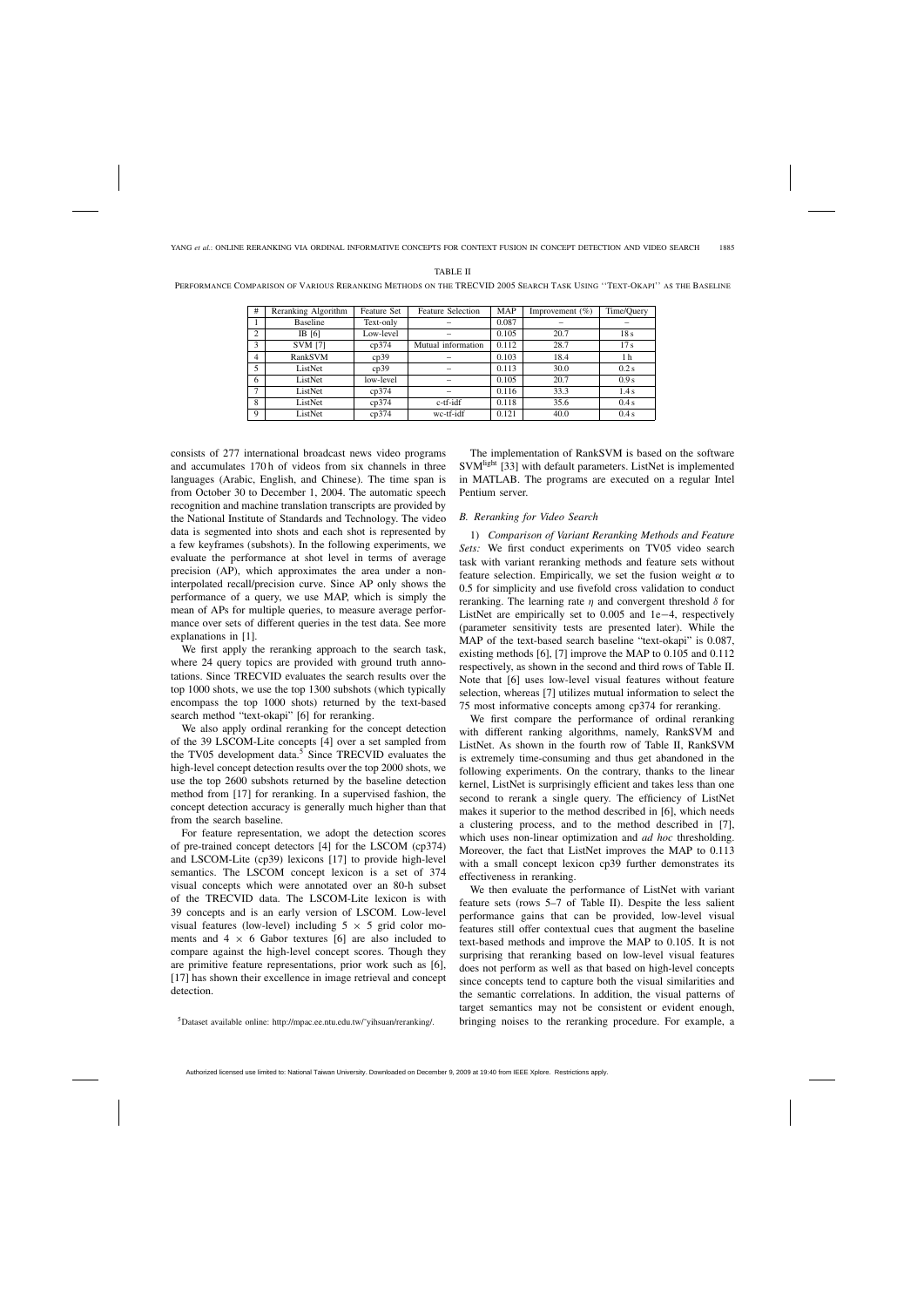| Query                 | Baseline AP | ListNet Without Feature Selection |                                  | ListNet With Top 150 Ranked Concepts Selected by wc-tf-idf |                                              |
|-----------------------|-------------|-----------------------------------|----------------------------------|------------------------------------------------------------|----------------------------------------------|
|                       |             | AP                                | Top Positively Weighted Concepts | AP                                                         | Top Selected Concepts                        |
| condoleeza rice (149) | 0.098       | 0.085                             | Military building, U.S. flags    | 0.089                                                      | Crowd, non-uniformed fighters, parade, peo-  |
|                       |             |                                   |                                  |                                                            | ple marching                                 |
| omar karami (151)     | 0.443       | 0.532                             | Interview, government leader     | 0.571                                                      | Singing, meeting, conference room, furni-    |
|                       |             |                                   |                                  |                                                            | ture, interview                              |
| hu jintao $(152)$     | 0.211       | 0.188                             | Flag-U.S., network logo, horse   | 0.185                                                      | Asian people, Hu jintao, Colin Powell, gov-  |
|                       |             |                                   |                                  |                                                            | ernment leader                               |
| tony blair $(153)$    | 0.357       | 0.554                             | Hu Jintao, judge, Colin Powell   | 0.588                                                      | Person, room, furniture, actor, sketches,    |
|                       |             |                                   |                                  |                                                            | civilian people                              |
| mahmoud abbas (154)   | 0.259       | 0.391                             | Ground crew, smoke stack         | 0.428                                                      | Singing, ground crew, baby, outer space,     |
|                       |             |                                   |                                  |                                                            | conference room                              |
| tennis court $(156)$  | 0.021       | 0.027                             | Tennis, text labeling people     | 0.030                                                      | Athletes, studio with anchorperson, Cau-     |
|                       |             |                                   |                                  |                                                            | casians, basketball                          |
| boat $(164)$          | 0.169       | 0.233                             | Cigar boats, river, lakes        | 0.235                                                      | Lakes, airplane flying, exploding ordinance, |
|                       |             |                                   |                                  |                                                            | waterscape                                   |
| soccer goal $(171)$   | 0.263       | 0.407                             | Soccer, lawn, stadium            | 0.480                                                      | Athletes, basketball, indoor sports venue,   |
|                       |             |                                   |                                  |                                                            | stadium, running                             |

TABLE III

Top Positively Weighted Concepts of ListNet and Top Selected Concepts of wc-tf-idf Among LSCOM 374 Concepts for Video **SEARCH** 

named person may wear clothes of different colors and appear in diverse locations.

Ordinal reranking with the semantic-richer cp374 feature set, though improves the MAP further to 0.116, does not yield significant performance gain against that of cp39. It might suggest the necessity of concept selection. Because ListNet forms the prediction result by the weighted sum of concept scores, the weight assigned to each concept can be regarded as the relevance to the query settled by ListNet. Positive (negative) weight implies positive (negative) correlation. Therefore, we examine the weights to evaluate whether ListNet discovers perceptually related concepts. Table III (the left and middle parts) lists the top positively weighted concepts for each query and the resulting APs before and after reranking. Some highly weighted concepts are indeed relevant to the queries, e.g., the concepts *soccer*, *lawn*, and *stadium* are brought out for the query "soccer goal (171)." However, some counterexamples do exist, such as *flag* − *U.S.*, *network logo*, and *horse* for "hu jintao (152)." These erroneously weighted concepts offer little contextual information for reranking, and even lead to serious performance degradation.

2) *Performance of Concept Selection:* To select informative concepts for each query, we apply c-tf-idf and wc-tfidf to rank cp374 according to the relevancy to the target query, and evaluate the resulting MAP by varying numbers of concepts for reranking. It can be observed from Fig. 2 that reranking based on the concepts selected by wc-tf-idf can achieve higher MAP with fewer concepts than those selected by c-tf-idf, showing that wc-tf-idf is more adept at selecting informative concepts than c-tf-idf. As the number of selected concepts grows, the MAPs first reach a plateau since most informative concepts have been selected, and then begin to degrade after too much irrelevant concepts are added. It is also observed that, with the 150 most informative concepts selected by wc-tf-idf, ListNet improves the MAP up to 0.121, which



Fig. 2. Reranking result of the TRECVID 2005 search baseline "text-okapi" using ListNet with different numbers of top ranked concepts selected by wctf-idf and c-tf-idf. It can be observed that wc-tf-idf achieves higher MAP with fewer concepts, showing its superior concept selection ability.

outperforms existing methods significantly. As we summarized in the ninth row of Table II, the incorporation of concept selection procedure does not add much computational burden, and the reranking of a single query can still be finished in roughly 0.4 s.

In the right part of Table III shows the top ranked concepts among cp374 selected by wc-tf-idf and the resulting APs by using the 150 most informative concepts for ordinal reranking. Obviously, many of the concepts judged relevant to a specific query do make sense. For example, the concept *athlete* is ranked high for both "soccer goal (171)" and "tennis court (156)," despite the low AP of the latter query. *Conference room* and *government leader* are ranked high for the name persons, which are most politicians. However, there are still some counterexamples, e.g., *singing* for "mahmoud abbas (154)" and *non-uniformed fighters* for "condoleeza rice (149)." We believe this mismatch is reasonable since the accuracies of the LSCOM concept detectors are not equally well, and can bring noises to the concept scores to which wc-tf-idf is applied. Noises may also come from the incorrect ordinal information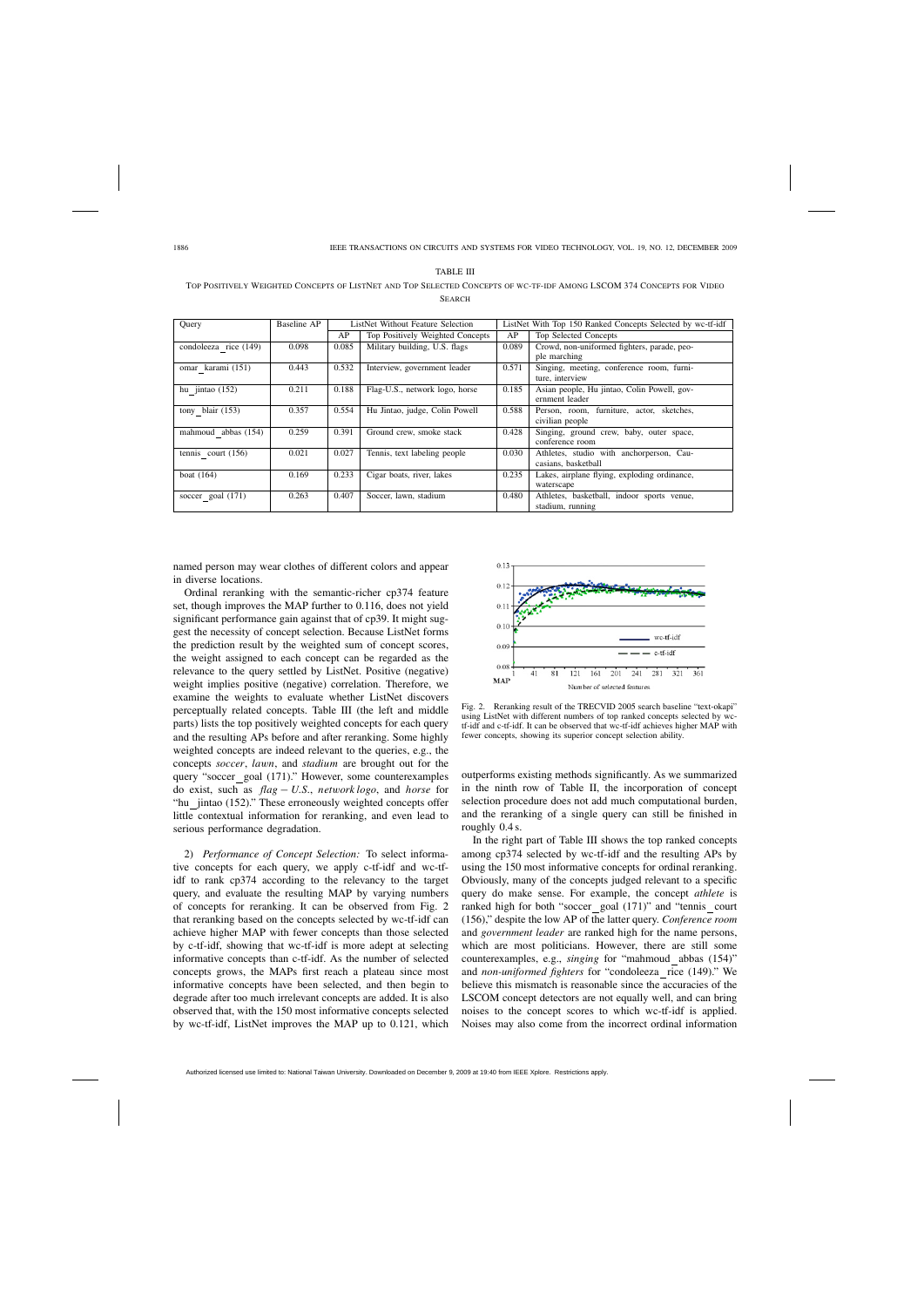

Fig. 3. Average precisions of baseline and reranked search results for each query in TRECVID 2005. The reranking algorithm is ListNet, with 150 most informative concepts selected from LSCOM 374 concepts by wc-tf-idf. Ordinal reranking improves the result of almost every query and improves the MAP from 0.087 to 0.122 (40% relative improvement).



Fig. 4. MAPs for applying ListNet to rerank search baseline "text-okapi" with two feature sets as we change the fusion weight *α* from 0 to 1 at an increasing step of 0.05. Optimal performance is achieved by setting *α* at 0.6.

set by the baseline model. From Table III it can also be observed that, for the query "hu jintao (152)," despite the top selected concepts are mostly correct, the AP is not improved after feature selection. The reason is we have fixed the number of selected concepts to be 150 for all the queries. Actually, we found the overall performance can be further improved if the number of selected concepts is query-dependent. For example, if only the top three ranked concepts are used for reranking "hu jintao (152)," the AP can reach 0.192. Yet we leave it as part of the future works.

3) *Discussion of the Reranking Performance for Video Search:* Fig. 3 depicts the APs achieved by the baseline method, reranking using ListNet with cp374 as the feature set, and reranking using ListNet with the 150 most informative concepts selected by wc-tf-idf. Remarkably, the performance improvements of ordinal reranking over the baseline are consistent—almost all queries are improved. Among them, salient improvements are observed for queries with higher initial AP, such as "omar karami (151)," "tony blair (153)," and "soccer goal (171)." Concept selection by wctf-idf further enhances the result, especially for "soccer goal (171),"which has strong contextual links with many concepts.



Fig. 5. MAPs for applying ListNet with different numbers *N* of subshots to be reranked. This result shows the MAP, which is evaluated using the top 1000 subshots, can be further improved by using a larger *N*, which provides more training data and increase the possibility to improve the recall rate by retrieving subshots which are ranked lower in the initial list.

However, as existing reranking method [7], for queries which lack viable methods for getting a good initial search result, such as "map iraq (155)" and "tall building (170)," ordinal reranking does not offer improvements since the contextual patterns are difficult to discover. This may be an inherent limitation of the reranking methodology, which heavily relies on the quality of the initial model. We do not discuss this issue further, leaving it as part of the future research.

4) *Parameter Sensibility:* We are also interested in the performance with different values of weight *α* for fusing textbased relevance scores *Y* and context-based reranked scores *Z* in (6). To analyze the impact of fusion weights, we compare the performance with different fusion weights ranging from 0.0 (totally text-based) to 1.0 (totally reranked) with an increasing step of 0.05 and plot the results in Fig. 4. Interestingly, we discover the influence of *α* similar to what has been reported in [5]. When  $\alpha$  is close to 1, the reranking process relies almost entirely on the contextual similarities and ignores the text search prior; hence, the performance degrades sharply. When  $\alpha = 1$  (totally reranked), the performance of the process is similar to that of the purely text-based method. In addition, the text modality and context modality carry important information, and the fusion of both gives rise to optimal reranking, showing the two modalities are quite complementary. The same phenomenon is observed when either cp39 or cp374 is used as the feature set.

We then conduct parameter sensibility test on the values of the learning rate  $\eta$  and the convergent threshold  $\delta$  for ListNet. Being used in (5), *η* controls the degree of updating of the weights *W* and influences the convergence time. As shown in Table IV, the performance of ListNet is rather invariant to the changes of *η* as long as it is set to a moderately small value. A large *η* may result in an oscillation of *W* and degrade the performance. On the other hand, *δ* controls the degree of the ranking algorithm fitting the training data and also influences the convergence time. It can be observed in Table IV that setting  $\delta$  too small overfits the data and has negative effect on the reranking performance. To balance the convergence time and the reranking performance, we have set  $\eta$  and  $\delta$  to 0.005 and 1e−4, respectively (the cell marked with \* in Table IV).

Finally, as *N* determines the number of subshots to be reranked and the size of training data, it is also interesting to know whether we can improve the MAP by using a large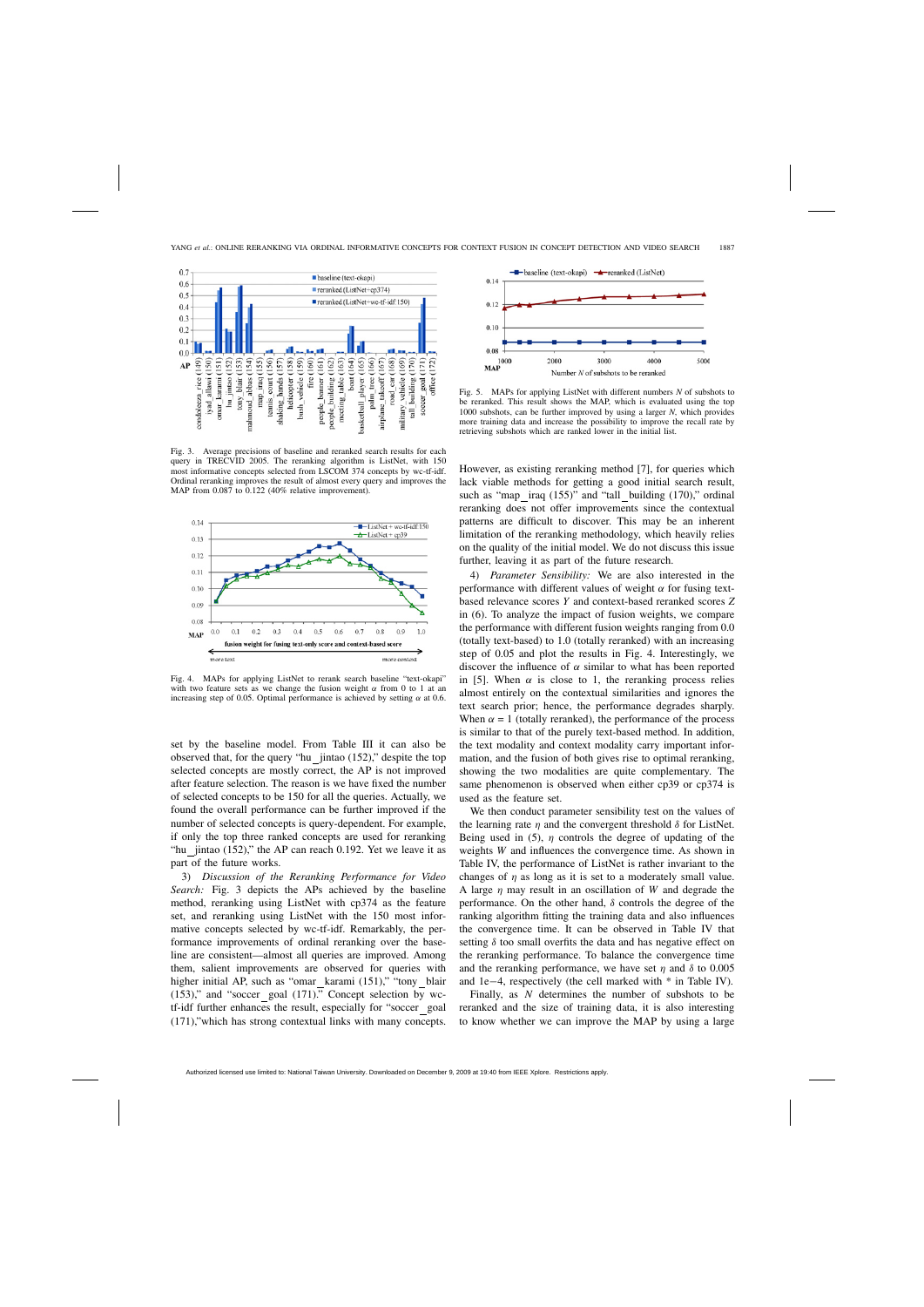#### TABLE IV

Reranking Performance of ListNet With Variant Parameter Settings for the TRECVID 2005 Search Task

| Convergent Threshold $\delta$ | Learning Rate $\eta$ |        |          |        |        |  |
|-------------------------------|----------------------|--------|----------|--------|--------|--|
|                               | $1e-4$               | $1e-3$ | $5e-3$   | $1e-2$ | $1e-1$ |  |
| $1e-3$                        | 0.121                | 0.121  | 0.120    | 0.120  | 0.092  |  |
| $1e-4$                        | 0.121                | 0.121  | $0.121*$ | 0.120  | 0.085  |  |
| $1e-5$                        | 0.119                | 0.119  | 0.115    | 0.115  | 0.082  |  |
| $1e-6$                        | 0.120                | 0.114  | 0.111    | 0.110  | 0.081  |  |

\*The parameter settings used in other experiments in this paper.

TABLE V

Reranking Performance of ListNet With Variant Feature Sets for TRECVID 2005 Concept Detection Over the Detection Baseline

| Method          | <b>Feature Set</b> | <b>Feature Selection</b> | Number of Feature | MAP   | Improvement $(\% )$ | Time/Concept |
|-----------------|--------------------|--------------------------|-------------------|-------|---------------------|--------------|
| <b>Baseline</b> |                    |                          |                   | 0.369 | -                   |              |
| ListNet         | cp39               |                          | 39                | 0.379 | 2.7                 | 0.7s         |
|                 | cn374              |                          | 374               | 0.410 | 11.1                | 3.7s         |
|                 | cn374              | wc-tf-idf                | 150               | 0.406 | 10.0                | 1.4s         |
|                 | cn374              | wc-tf-idf                | 25                | 0.413 | l 1.9               | 0.4s         |

| Concept               | <b>Top Selected Concepts</b>                                 | Concept          | <b>Top Selected Concepts</b>                                |
|-----------------------|--------------------------------------------------------------|------------------|-------------------------------------------------------------|
| Walking running       | Walking running, crowd, basketball, walking                  | Crowd            | Crowd, people marching, funeral, parade, cheering           |
| Explosion fire        | Exploding ordinance, explosion fire, street battle           | Court            | Sketches, Colin Powell, court, interview on location        |
| Maps                  | Maps, studio, news studio, studio with anchorper-            | Desert           | Desert, street battle, rocky ground, weapons                |
|                       | son                                                          |                  |                                                             |
| Flag-U.S.             | Studio with anchorperson, flag-U.S., Colin Powell            | Entertainment    | entertainment, celebrity entertainment,<br>Singing,<br>room |
| Building              | Building, road, office building, urban scenes                | Meeting          | Meeting, furniture, conference room, Colin Powell           |
| Waterscape waterfront | Oceans, waterscape waterfront, waterways, lakes,             | Corporate leader | Corporate leader, interview on screen, person, inter-       |
|                       | logo full screen, commercial advertisement, boat<br>ship     |                  | view sequences, Colin Powell, government leader             |
| Mountain              | Mountain, valleys, hill, rocky ground, landscape             | Face             | Person, studio with anchorperson, civilian person           |
| Prisoner              | Sketches, prisoner, election campaign greeting, per-<br>son  | Military         | military personnel, soldiers, street battle, military       |
| <b>Sports</b>         | Athlete, basketball, sports, indoor sport venue,<br>baseball | Natural disaster | natural disaster, rocky ground, still image, flood          |
| Car                   | Ground vehicle, road, car, vehicle, streets                  | Truck            | Road, ground vehicle, truck, vehicle, daytime out-<br>door  |
| Charts                | Charts, text on artificial background, logo full             | Vegetation       | Trees, vegetation, daytime outdoor, lawn, golf              |
|                       | screen                                                       |                  | course                                                      |
| Computer tv screen    | Studio with anchorperson, studio, news studio,               | Weather          | Weather, maps, studio, news studio, charts, text on         |
|                       | computer tv screen, female anchor, male anchor               |                  | artificial background, studio with anchor person            |
| Animal                | Animal, birds, valleys, oceans, logos full screen,           | Outdoor          | Daytime outdoor, outdoor, road, military personnel          |
|                       | hill                                                         |                  |                                                             |

TABLE VI

Top Selected Concepts by WC-TF-IDF Among LSCOM 374 Concepts for Concept Detection

*N* (which is previously set to 1300). We thus vary *N* from 1000 to 5000 at a step size of 500 and evaluate the MAP over the top 1000 subshots of the reranked result. Result is shown in Fig. 5, which indicates the MAP is indeed improved with larger  $N$ ; the MAP is improved to 0.129 (47% relative improvement to the text baseline) when setting *N* to 5000. Using large *N* provides more training data to the learningto-rank algorithms, and increases the possibility to improve the recall rate by retrieving subshots which are ranked lower in the initial list. It may be also possible to further improve the recall rate by applying the learnt contextual patterns to the whole corpus to retrieve subshots that are not included in the initial list.

#### *C. Reranking for Concept Fusion*

We also study the performance of using context of 374 concept detectors to improve the detection accuracy of each of the 39 LSCOM-Lite concepts. The use of cp374 for context fusion of the detection of cp39 is reasonable since cp374 covers richer high-level semantics. Note that the concept detection methods utilized in cp374 [4] and cp39 [17] are different since the latter specifically included some partsbased detection models. Thus the detection results for the same concept can be different. The same parameter setting for video search is used here. As [7] reported, existing reranking methods, including the offline ones and the classification-based ones, offer 5–7% performance gains, which are less than those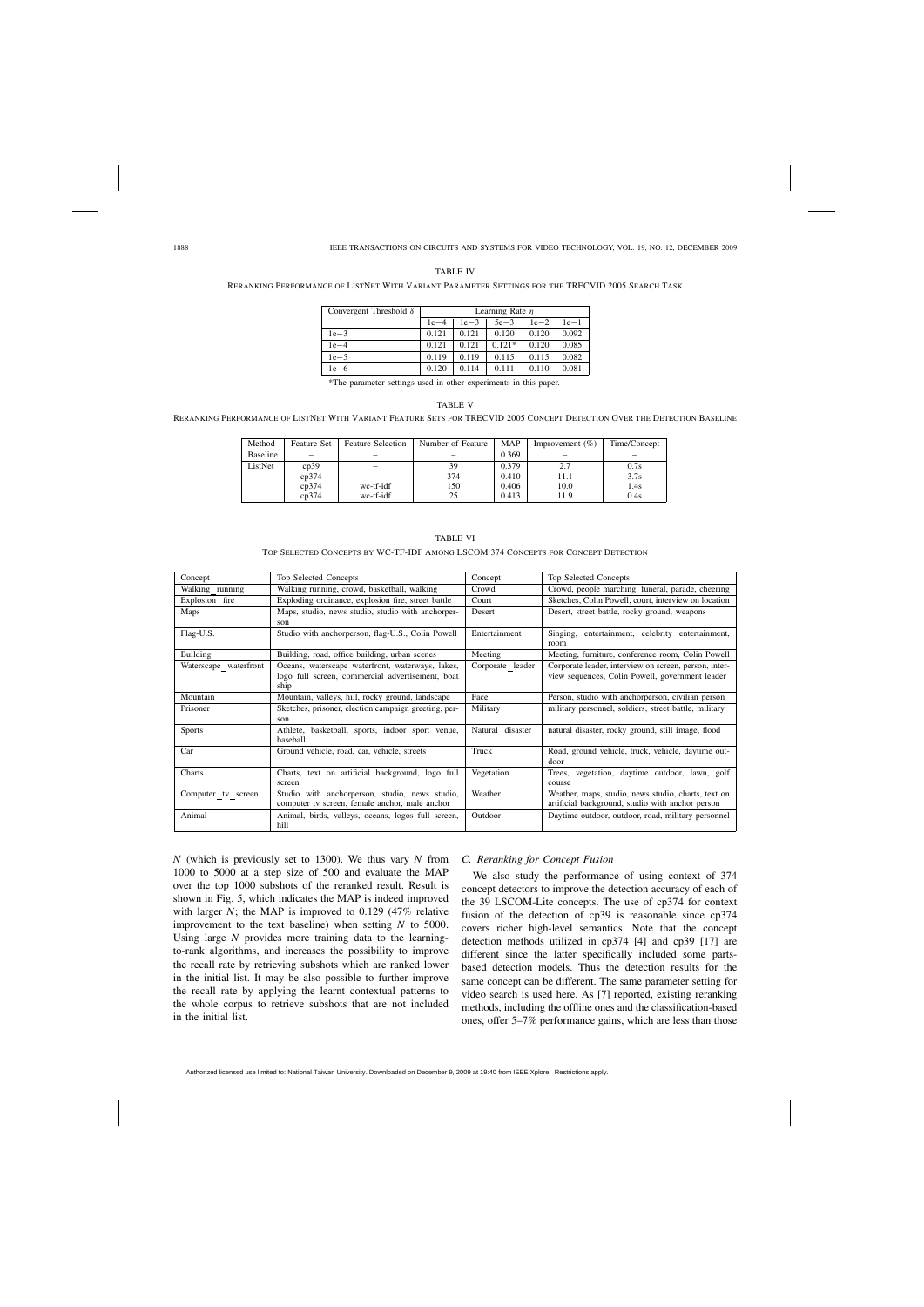

Fig. 6. Average precision of baseline and reranked results for each target concept in the TRECVID 2005 benchmark. Here ListNet is adopted as the reranking algorithm, with 25 most informative concepts selected from LSCOM 374 concepts by wc-tf-idf. Ordinal reranking improves the result of almost every concept detector and improves the MAP from 0.369 to 0.413 (12% relative improvement).

for visual search since the initial concept detection accuracy has been relatively high (e.g., MAP 0.369 in Table V).

Results shown in Table V indicate that the reranking approach is also effective for refining the baseline concept detectors: using cp374 as the feature set, ListNet improves the MAP from 0.369 to 0.410 (11.1%) over the detection baseline. If the 25 most informative concepts selected by wc-tf-idf are used, the MAP is further improved to 0.413 (11.9%), which significantly outperforms existing context fusion methods. In addition, ordinal reranking is still remarkable efficient for concept fusion, taking less than one second to refine the result of a concept. Moreover, as shown in Fig. 6, the performance improvements of ordinal reranking over the baseline are also consistent for concept fusion.

From Table V it can also be observed that context fusion based on cp39 only slightly improves the result. This is not surprising since cp39 is actually an essential subset of cp374 and thus the contextual links between the cp39 concepts are much limited. The other interesting observation is related to the optimal number of concepts for use in ordinal reranking. While the optimal number of concepts is around 150 for video search, the optimal number of concepts is merely 25, which implies that most informative concepts are successfully selected by wc-tf-idf. The cause of this notable effectiveness is twofold. First, the contextual patterns among cp374 (LSCOM concepts) and the target semantics (39 LSCOM-Lite concepts) are in nature strong. Second, the initial accuracies of the concept detectors are already high, making the contextual patterns easy to be discovered.

We also tabulate the top ranked concepts among cp374 in Table VI, without excluding the identical concept as the target concept in cp374. As Table VI shows, most target concepts rank the identical one in top three, and the contextual relationship among top selected concepts are intuitively correct. For example, *people marching*, *funeral*, and *parade* are ranked high for "Crowd," and *ground vehicle*, *road*, *streets* are ranked high for "Car." In addition, we observe that wc-tf-idf is also adept at discovering contextual links which query expansion or keyword matching easily fail to. For example, *street battle* and *weapons* are ranked high for both "Desert" and "Explosion fire," while *map*, *charts*, and *studio* are ranked high for "Weather." These relationships may be less salient literally, yet are essentially correct since the makeup of TRECVID videos are mostly news videos [7].

# VII. CONCLUSION

In this paper, we have exploited the contextual information for visual search and concept detection and proposed a novel reranking algorithm called ordinal reranking for mining the co-occurrence patterns between the target semantics and the extracted features. This ranking-based reranking algorithm is more effective and efficient than existing reranking methods. Moreover, because ordinal reranking directly optimizes the ordering of an initial list obtained by a baseline system, it is free of *ad hoc* thresholding for noisy binary labels and requires no extra offline learning processes or training data. Besides, as there has been rare feature selection measure specifically designed for reranking, we also propose a novel measurement, wc-tf-idf, to select informative concepts and further improve the performance of reranking.

Because ordinal reranking is largely unsupervised, it can be applied equally well to context fusion in both concept detection and video search tasks. An extensive performance study is conducted on the TRECVID 2005 benchmark to evaluate the performance of ordinal reranking and concept selection for the two tasks. Results show that ordinal reranking is much more efficient and effective than existing reranking methods and improves the MAP up to 40% over the text-based search results and 12% over the concept detection baselines.

The proposed ordinal reranking approach is general enough to be applied to problems in other multimedia domains such as media-rich social networks and blogs that have strong contextual links between pieces of information that come from multiple sources.

#### **REFERENCES**

[1] National Institute of Standards and Technology. *Text Retrieval Conference Video Retrieval Evaluation* [Online]. Available: http://www-nlpir.nist.gov/projects/trecvid